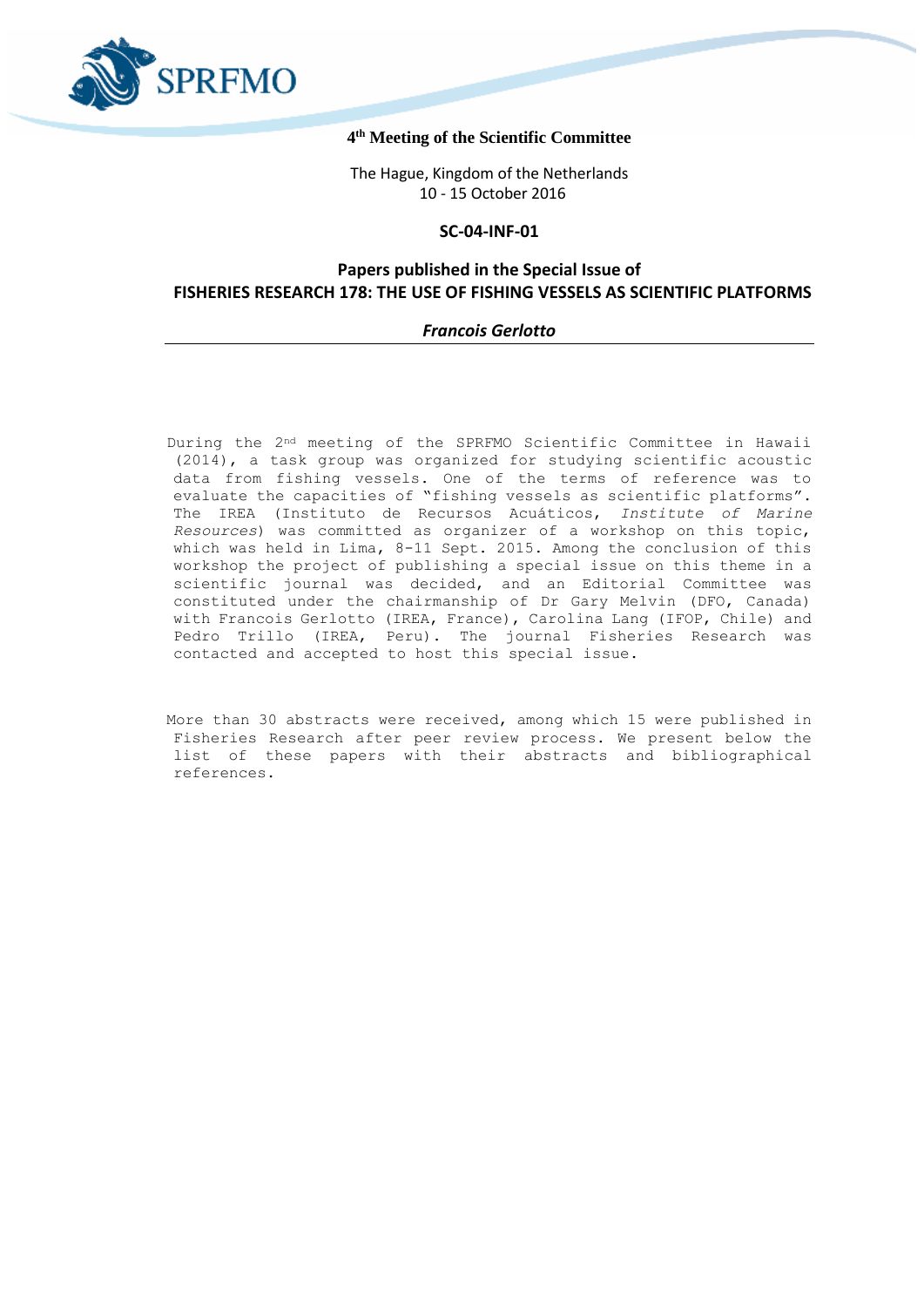**Fisheries Research, Volume 178**

**SPECIAL ISSUE: THE USE OF FISHING VESSELS AS SCIENTIFIC PLATFORMS**

**June 2016, ISSN 0165-7836, http://dx.doi.org/10.1016/S0165- 7836(16)30075-3.**

**(http://www.sciencedirect.com/science/article/pii/S0165783616300753)**

# **Gary D. Melvin, François Gerlotto, Carolina Lang, Pedro Trillo. Fishing vessels as scientific platforms: An introduction**.

Fisheries Research, Volume 178, June 2016, Pages 1-3, ISSN 0165-7836, http://dx.doi.org/10.1016/j.fishres.2016.02.022.

(http://www.sciencedirect.com/science/article/pii/S0165783616300522)

**Pablo Pita, Duarte Fernández-Vidal, Javier García-Galdo, Ramón Muíño. The use of the traditional ecological knowledge of fishermen, costeffective tools and participatory models in artisanal fisheries: Towards the co-management of common octopus in Galicia (NW Spain).** Fisheries Research, Volume 178, June 2016, Pages 4-12, ISSN 0165-7836, http://dx.doi.org/10.1016/j.fishres.2015.07.021.

(http://www.sciencedirect.com/science/article/pii/S0165783615300308)

**Abstract:** The fishery of octopus Octopus vulgaris in Galicia (NW Spain) is a paradigmatic example of top–down management that generates conflicts between fishermen and policy makers. In the absence of scientific information to support the management of this data poor artisanal fishery, the traditional ecological knowledge (TEK) of fishermen was tested to map the distribution of fishing grounds and GPS data-loggers and log-books in order to estimate the intensity of effort and CPUE. Furthermore, a description of the social, technical and ecological features of the fishery was obtained to be used in conjunction with the results of questionnaires answered by experts, to improve the current management and to ensure the long-term sustainability of one of the most traditional and economically relevant fisheries in Galicia. Approximately, 700 vessels use traps in Galician coastal waters to catch 2000 t of octopus annually, with a market value of 13 M Є. Octopus vessels also use gillnets, hooks and lines and shellfish gathering to target common spider crab *Maja brachydactyla*, goose barnacle *Pollicipes pollicipes* and other species. The fishermen operating in the study area of the Ría of Arousa identified 174 km2 of octopus fishing grounds, mainly distributed in the mid and outer parts of the study area. The fishing effort was exerted on the same rocky reefs, also the most valuable fishing grounds in terms of CPUE. The use of new techniques and tools based on participatory models is encouraged to obtain cost-effective information of this fishery and in general of other fisheries in data poor environments. Likewise, the creation of a long-term co-management plan is recommended to ensure the sustainability of stocks and the profitability of this artisanal fleet.

Keywords: Artisanal fisheries; Fisheries conflicts; Common octopus; TEK mapping; GPS data-loggers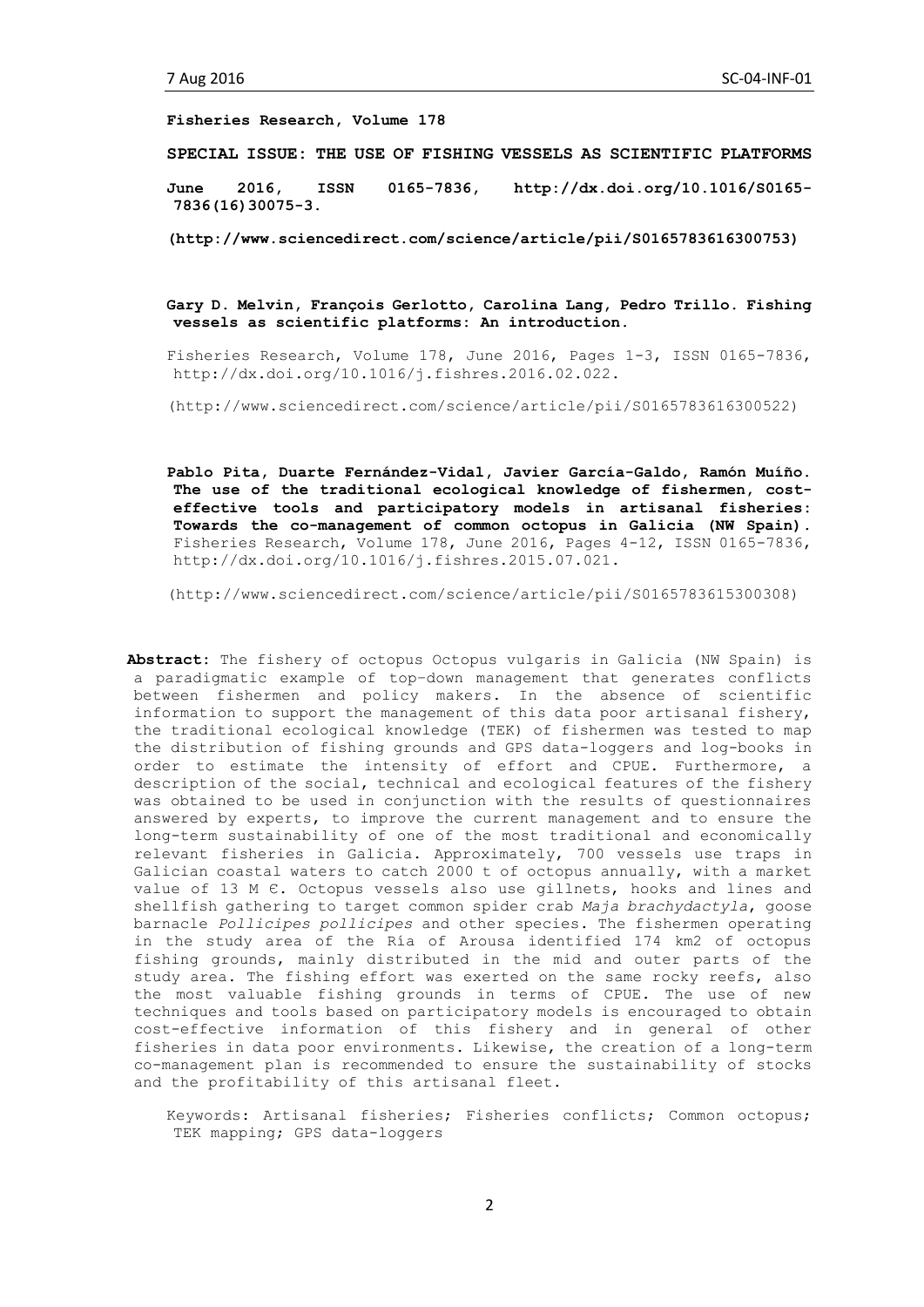**Gary D. Melvin, Rudy Kloser, Taina Honkalehto**. **The adaptation of acoustic data from commercial fishing vessels in resource assessment and ecosystem monitoring.**

Fisheries Research, Volume 178, June 2016, Pages 13-25, ISSN 0165- 7836, http://dx.doi.org/10.1016/j.fishres.2015.09.010.

(http://www.sciencedirect.com/science/article/pii/S0165783615300862)

## **Abstract**

The collection of scientific data from commercial fishing vessels will play an important role in the future assessment of fish stocks and ecosystem monitoring. Currently fishing vessel acoustic data collections range from fully structured random/systematic surveys to the ad hoc search patterns of pelagic vessels during standard fishing operations, and are used primarily in single species stock assessment. To effectively use these data a good understanding of the data collection methods, analytical procedures, and the limitations of the data is required. Consideration of the limitations and interpretation of the data are a major factor in evaluating the validity of the outputs, the uncertainties associated with the data and the acceptance of the results by the scientific community. In this paper we provide 3 case studies of how acoustic data from commercial fishing vessels are being used to provide information on fish resources and advice to management. We categorize a fishing trip into 3 phases: transiting, searching, and fishing, and we discuss the attributes and limitations of data collected during each phase. Examples of current fishing vessel data collections and their application in resource assessment and environmental monitoring are presented. In addition, we explore opportunities for acoustics to support broad-scale ecosystems monitoring, without interfering with the day-to-day operations of the vessels.

Keywords: Fishing vessels; Methods; Ecosystems

**J. Massé, F. Sanchez, D. Delaunay, J.M. Robert, P. Petitgas**. **A partnership between science and industry for a monitoring of anchovy & sardine in the Bay of Biscay: When fishermen are actors of science**.

Fisheries Research, Volume 178, June 2016, Pages 26-38, ISSN 0165- 7836, http://dx.doi.org/10.1016/j.fishres.2015.11.018.

(http://www.sciencedirect.com/science/article/pii/S0165783615301417)

## **Abstract**

Anchovy and sardine are small pelagic species occupying similar geographic areas in the Bay of Biscay (North-East Atlantic). Their biomass is strongly dependent on recruitment, making the annual assessment of TAC (Total Allowable Catch) a risky strategy due to uncertainty in predicting the magnitude of recruitment. Monitoring these resources more often and throughout their life cycle could allow management strategies to be adjusted based on observations which indicate the level of recruitment. In order to achieve a more frequent monitoring, an innovative data collection strategy involving a partnership between fishermen and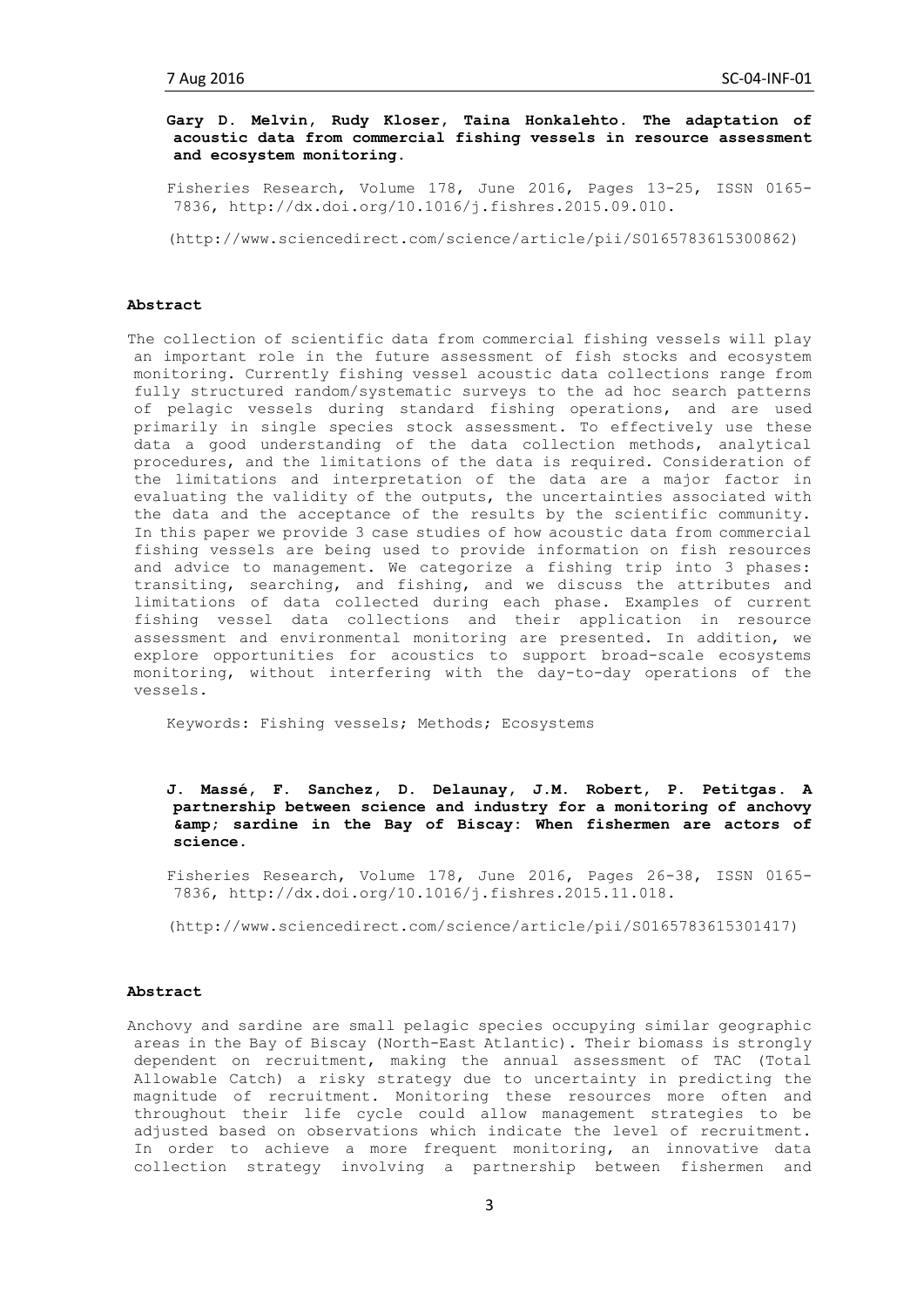scientists, was developed in 2009 and 2010 called "pilot sentinel surveys". This paper details the partnership, the information such a partnership can provide and how it can be useful for adaptively managing such resources. The method was based on short surveys undertaken by commercial vessels several times per year, in two spatially limited "key areas" known to be potential recruitment habitats. Acoustic surveys and fishing operations enabling biological sampling, were combined in each key area. Only one scientist was on board and an ad hoc sampling strategy was adopted during each survey by the Captain–Scientist team depending on the local conditions. This partnership allowed scientists to benefit from fishermen's experience and therefore adopt a sampling strategy which was optimized in time and space. The sentinel survey data were complemented with data collected during annual spring acoustic surveys carried out by the research vessel (RV) Thalassa. The RV was accompanied by commercial vessels allowing additional fishing operations and acoustic echo interpretation to be performed. This experiment showed that the sentinel observations in limited areas cannot provide reliable abundance indices, but are adequate to provide significant biological information on the seasonal progress of the life cycle of each species, such as growth, timing of in-coming recruitment and migration pattern. In addition, these "pilot sentinel surveys" significantly improved the mutual understanding between fishermen and scientists.

Keywords: Sporadic acoustic surveys; Bay of Biscay; Small pelagic monitoring; Recruitment indicators; Fishermen's surveys

# **Sascha M.M. Fässler, Thomas Brunel, Sven Gastauer, Dirk Burggraaf**. **Acoustic data collected on pelagic fishing vessels throughout an annual cycle: Operational framework, interpretation of observations, and future perspectives**.

Fisheries Research, Volume 178, June 2016, Pages 39-46, ISSN 0165- 7836, http://dx.doi.org/10.1016/j.fishres.2015.10.020.

(http://www.sciencedirect.com/science/article/pii/S016578361530117X)

#### **Abstract**

Acoustic data collection trials on pelagic freezer-trawlers were realised in 2012 during several fishing trips targeting blue whiting west of the British Isles in spring, North Sea herring in summer, and horse mackerel in the English Channel and Celtic Sea in autumn. Echosounders were calibrated and time- and position-stamped data logged along the path covered by the vessels. The acoustic detections recorded during different types of trawler activity within a fishing trip ('searching', 'stationary', and 'fishing') were compared between target species. The highest proportion of time spent for activity 'fishing' was observed in the blue whiting fishery (82%), while that value was lower in the horse mackerel and herring fishery (68% and 54%). In all fisheries the quantified mean fish densities recorded were significantly higher during 'fishing' than during 'searching'. Changes in recorded fish density magnitudes over time before and after trawling also showed different patterns between fisheries. The quantified peculiarities exhibited by the specific fishing trip data is discussed in light of incorporating them in monitoring programs and analysis methods that can advance ecosystem understanding. Potential future approaches for analysis methods of opportunistically recorded acoustic fishing vessel data are discussed.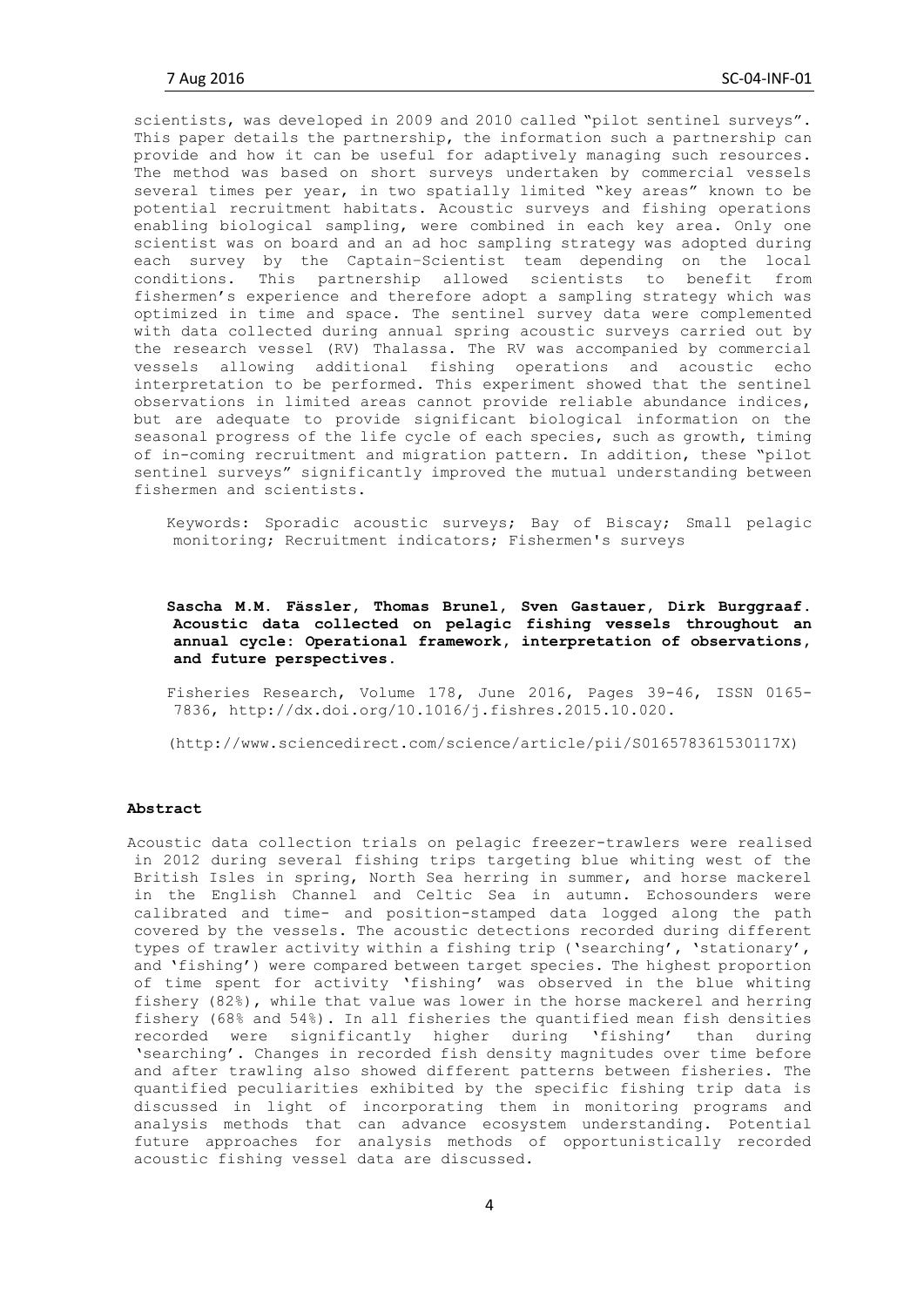Keywords: Acoustic data; Blue whiting; Echosounder; Fishing vessel; Freezer-trawler; Herring; Horse mackerel

# **Gang Li, Jie Cao, Xiaorong Zou, Xinjun Chen, Jocelyn Runnebaum. Modeling habitat suitability index for Chilean jack mackerel (Trachurus murphyi) in the South East Pacific**.

Fisheries Research, Volume 178, June 2016, Pages 47-60, ISSN 0165- 7836, http://dx.doi.org/10.1016/j.fishres.2015.11.012.

(http://www.sciencedirect.com/science/article/pii/S0165783615301351)

# **Abstract**

Habitat models, such as the habitat suitable index (HSI), have been extensively used to estimate the spatial distribution of fish species based on the quality of habitat. Fishery dependent data from commercial fishing vessels are an important or potentially the only source of scientific information available in these fisheries, especially for the highly migratory stocks in the high seas. In this study we use catch and effort data from the Chinese trawl fishery combined with remote sensing data including sea surface temperature (SST), sea surface height (SSH) and sea surface chlorophyll-a concentration (Chl-a) to define suitable index (SI) for jack mackerel (Trachurus murphyi) in the South East Pacific Ocean. Observed SI values were calculated based on the frequency distribution of fishing effort for each environmental variable, and parameters of the SI models were estimated using nonlinear regression. SI models for SST, SSH, and Chl-a were combined into two empirical HSI models, the arithmetic mean model (AMM) and the geometric mean model (GMM). Results indicate that the AMM performs better than the GMM model to quantify the scale of best available habitat for jack mackerel. Catch distribution fit well with the predicted high-quality habitat in 2013: 85.5%, 100.0% and 97.0% of total catch in fall, winter and spring respectively, were caught in areas predicted with better habitat. The seasonal variation of suitable habitat in latitude is consistent with that of the gravity centers of fishing effort and the 15 °C isotherm. There is strong agreement between annual total catch by the international trawl fishery and mean suitable habitat area during the period 2001–2010, but an opposite tendency from 2011 to 2013. This may be related to the lowest biomass of jack mackerel and catch quota introduced by the South Pacific Regional Fisheries Management Organization since 2010.

Keywords: Habitat suitability index; Satellite remote sensing; Chilean jack mackerel; Fishing vessels; South East Pacific

### **Richard L. O'Driscoll, Adam J. Dunford, Alistair Dunn**.

**Industry acoustic surveys of spawning southern blue whiting on the Bounty Platform, New Zealand.**

Fisheries Research, Volume 178, June 2016, Pages 61-70, ISSN 0165- 7836, http://dx.doi.org/10.1016/j.fishres.2015.05.007.

(http://www.sciencedirect.com/science/article/pii/S0165783615001484)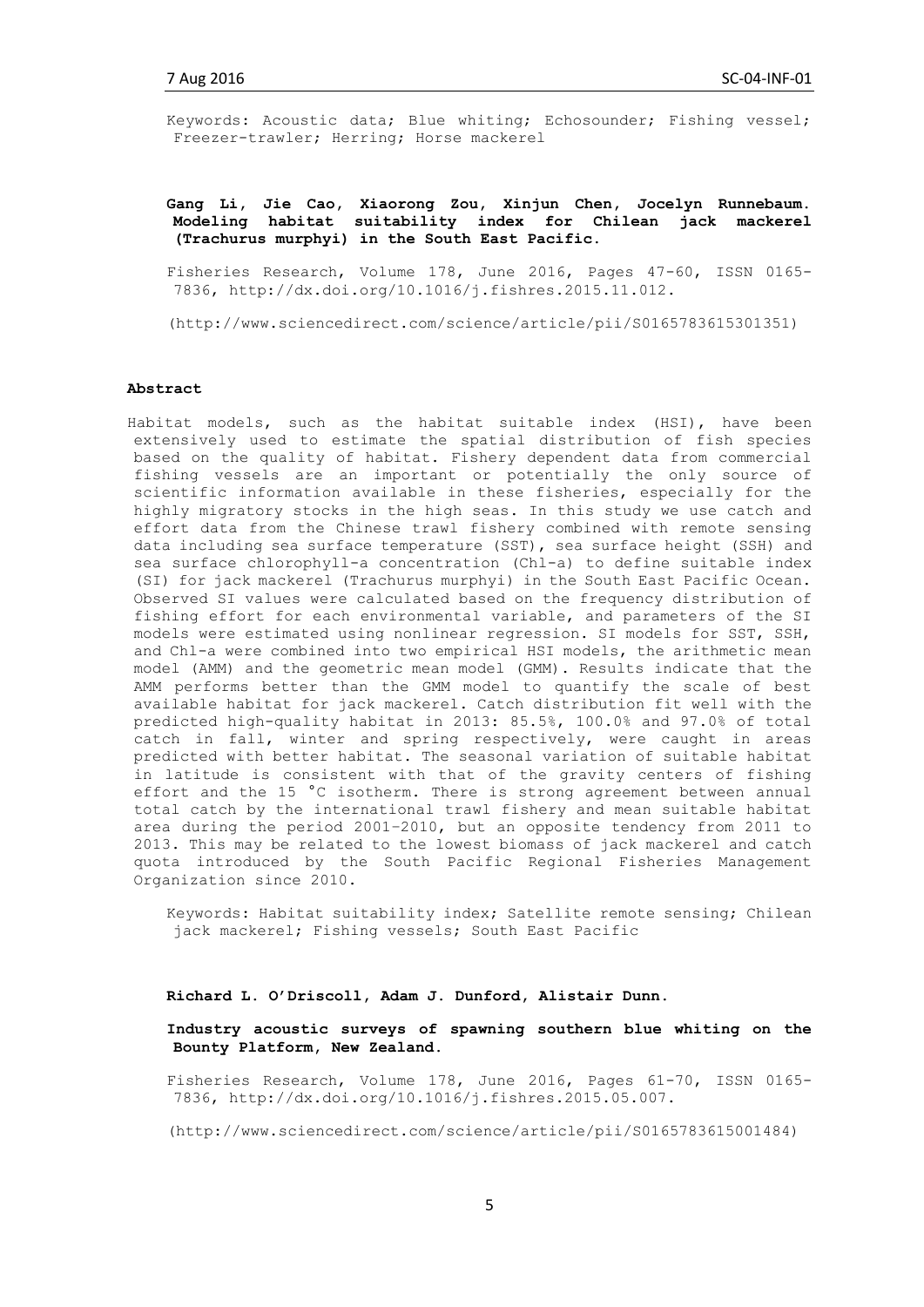#### **Abstract**

Annual acoustic surveys of spawning southern blue whiting (Micromesistius australis) on the Bounty Platform, southeast of New Zealand, have been carried out using industry vessels since 2004. In most years, surveys were carried out from a single vessel, while in 2009, acoustic data were collected from three vessels. The survey approach in all years was the same—vessels with calibrated Simrad ES60/ES70 echosounders and hullmounted 38 kHz transducers conducted aggregation-based surveys using an adaptive design. Surveys attempted to cover all areas of high southern blue whiting density. In most years there were multiple snapshots of the same aggregation. The resulting biomass was used as a relative estimate of spawning southern blue whiting abundance. There was a very large (sevenfold) increase in estimated biomass of southern blue whiting at the Bounty Platform from 2006 to 2007, which was due to the recruitment of one very strong year class (2002) into the spawning population. The estimated biomass from 2008 was also high, but biomass declined by a factor of four in 2009. The observed decline in acoustic estimates between 2008 and 2009 was too great to be explained solely by fishing and average levels of natural mortality. The very large changes in estimated abundance between years, and also between snapshots within a year, are related mainly to changes in survey temporal and spatial coverage, and illustrate an important limitation on interpretation of aggregation-based acoustic abundance estimates. In each snapshot an unknown proportion of the spawning aggregation is surveyed, and almost certainly not the entire spawning stock. Survey coverage depended on both the amount of survey time available (which is often limited by commercial constraints) and the behaviour of the fish (e.g., the extent and density of the aggregation, and the timing of spawning). It is therefore difficult to incorporate the resulting series of abundance estimates into a formal stock assessment model as a time series. Despite this, industry acoustic surveys of the Bounty Platform have led directly to management decisions and changes in catch limits.

Keywords: Fishing vessel; Acoustics; Blue whiting; Survey design; Stock assessment

**Katharine V. Wurtzell, Adam Baukus, Curtis J. Brown, J. Michael Jech, Andrew J. Pershing, Graham D. Sherwood**.

**Industry-based acoustic survey of Atlantic herring distribution and spawning dynamics in coastal Maine waters.**

Fisheries Research, Volume 178, June 2016, Pages 71-81, ISSN 0165- 7836, http://dx.doi.org/10.1016/j.fishres.2015.11.011.

(http://www.sciencedirect.com/science/article/pii/S016578361530134X)

## **Abstract**

We describe a unique survey method that is able to cover a wide spatial and temporal range at a low cost. We utilised 10 individual small fishing vessels (lobster vessels) as acoustic research platforms to systematically survey a coastal population of Atlantic herring (Clupea harengus) in the Gulf of Maine. We examined 38 transects spanning more than 200 miles of coastline. Due to the low cost of chartering the vessels, the survey was repeated weekly for nine weeks, resulting in over 2300 nautical miles of on-transect data. We calibrated single beam systems using a split beam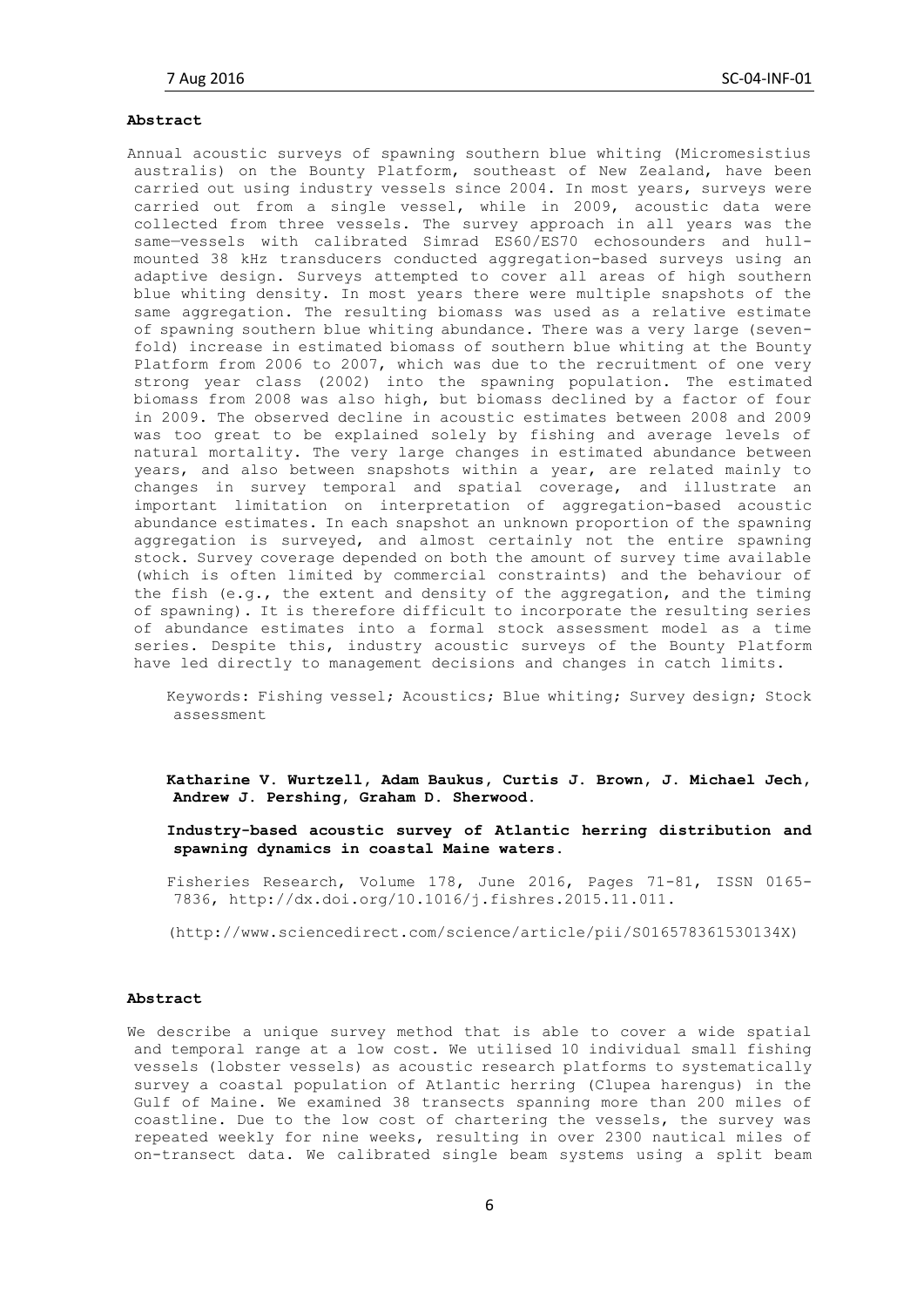guiding transducer to increase our confidence in the accuracy of the data and allow inter-ship comparisons. Although only one year of data has been analysed, the large spatial and temporal coverage of this survey provides preliminary information on herring population dynamics including spatial distribution throughout the survey area, timing of spawning and habitat associations of spawning aggregations. This survey will provide the template for longer term monitoring of herring spawning dynamics in Coastal Maine and how this may respond to climate and ocean variability.

Keywords: Fisheries acoustics; Hydroacoustics; Cooperative research; Spawning phenology; Survey design; Herring

#### **Rudy J. Kloser, Tim E. Ryan, Geoffrey N. Tuck, Gerry Geen**.

**Influence on management advice of fishers acoustics—10 year review of blue grenadier monitoring.**

Fisheries Research, Volume 178, June 2016, Pages 82-92, ISSN 0165- 7836, http://dx.doi.org/10.1016/j.fishres.2015.09.015.

(http://www.sciencedirect.com/science/article/pii/S0165783615300916)

#### **Abstract**

An industry-based acoustic observation program was developed and applied to the austral winter spawning blue grenadier fishery from 2002. Blue grenadier has the highest Total Allowable Catch (TAC) among fished stocks of Australia's Southern and Eastern Scalefish and Shark Fishery (SESSF). High recruitment variability and stock size uncertainty motivated development of an industry-based cost-effective acoustic monitoring program in 2002 to optimise harvest while ensuring sustainability. The development of industry-based acoustic methods resulted in "routine" surveying being carried out by skippers on industry vessels since 2006. During this time an incentive based management approach was introduced by allocation of research quota to assist in the long term implementation and delivery of the biomass indicator. The survey strategy of the industrybased method differed significantly from chartered vessel based surveys; fishers were tasked with recording the maximum biomass during the spawning season. This monitoring method shifted the "burden of proof" to industry and reinforced the need for both local and broad scale surveys to estimate the stock size. Survey results have been used for management advice by reducing uncertainty in stock size, inclusion in the stock assessment model and informing spatial planning for the region. An associated outcome was the confidence by industry that fishers' observations of the spawning biomass were recorded and used in the stock assessment process for management of the fishery.

Keywords: Blue grenadier; Acoustic survey; Biomass; Stock assessment; Fishing vessels

**J.L. Watkins, K. Reid, D. Ramm, X.Y. Zhao, M. Cox, G. Skaret, S. Fielding, X.L. Wang, E. Niklitschek**.

**The use of fishing vessels to provide acoustic data on the distribution and abundance of Antarctic krill and other pelagic species.**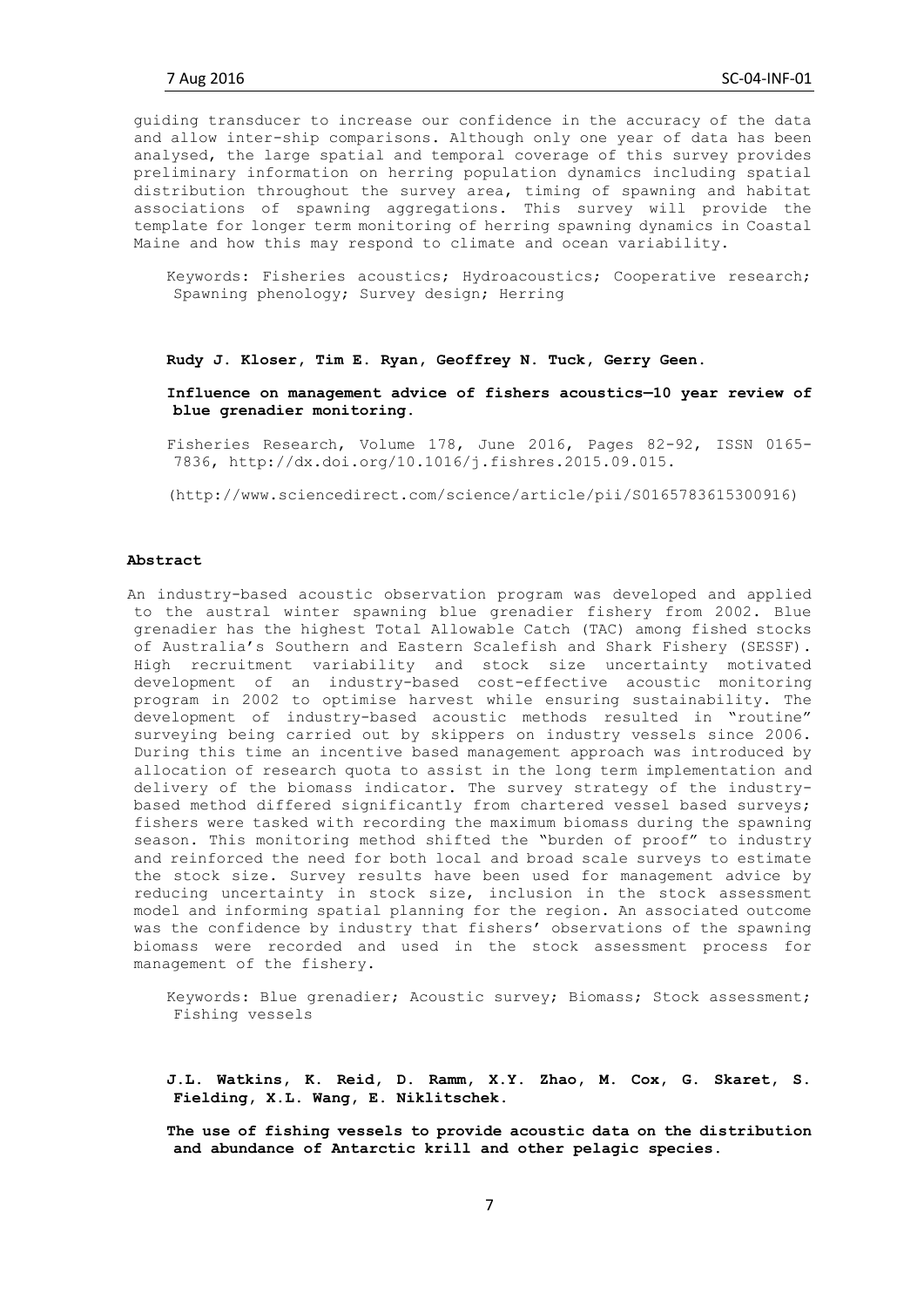Fisheries Research, Volume 178, June 2016, Pages 93-100, ISSN 0165- 7836, http://dx.doi.org/10.1016/j.fishres.2015.07.013.

(http://www.sciencedirect.com/science/article/pii/S0165783615300229)

# **Abstract**

A fishery for Antarctic krill (Euphausia superba) has existed for over 3 decades and the Commission for Conservation of Antarctic Marine Living Resources (CCAMLR) manages this fishery using precautionary catch limits, fishery data collection and a scientific observer programme operating on the fishing vessels. A recent increase in the number of vessels fishing and the rising costs of undertaking scientific research cruises have focussed attention on being able to use fishing vessels to collect more extensive scientific data sets. In 2011, CCAMLR's Subgroup on Acoustic Survey and Analysis Methods (SG-ASAM) was tasked with assessing the use of acoustic data collected from fishing vessels to provide qualitative and quantitative information on the distribution and relative abundance of Antarctic krill and other pelagic species. SG-ASAM conceived a proof of concept programme and implemented the first stage in 2013 to determine the current setup of acoustic equipment on participating fishing vessels and to establish whether these vessels could collect geo- and time-referenced acoustic data. To date data have been received from 7 krill fishing vessels and SG-ASAM has now focussed on the development of data collection protocols to enable fishing vessels to collect quantitative acoustic data along prescribed transects. While this development work continues, the willingness of fishing industry to participate in such studies has already been demonstrated by several fishing companies, and Norwegian- and Chineseflagged fishing vessels are undertaking krill biomass surveys in two key fishery Areas in the South Atlantic sector of the Southern Ocean.

Keywords: Euphausia superba; Acoustic survey; Acoustic biomass assessment; Acoustic protocols; Fishing vessel acoustics

- **Cleridy E. Lennert-Cody, Mark N. Maunder, Paul C. Fiedler, Mihoko Minami, Tim Gerrodette, Jeremy Rusin, Carolina V. Minte-Vera, Michael Scott, Stephen T. Buckland**.
- **Purse-seine vessels as platforms for monitoring the population status of dolphin species in the eastern tropical Pacific Ocean.**

Fisheries Research, Volume 178, June 2016, Pages 101-113, ISSN 0165- 7836, http://dx.doi.org/10.1016/j.fishres.2015.10.005.

(http://www.sciencedirect.com/science/article/pii/S0165783615301028)

# **Abstract**

In the eastern tropical Pacific Ocean, yellowfin tuna (Thunnus albacares) are often found in association with spotted (Stenella attenuata) and spinner (Stenella longirostris) dolphins. Purse-seine vessels use this cooccurrence to locate the tuna by searching for dolphins and associated birds. Data collected by onboard observers since the late 1970s were used to develop indices of relative abundance for dolphins, based on linetransect methodology, when the primary method of detection of dolphin herds was with binoculars. However, trend estimation was subsequently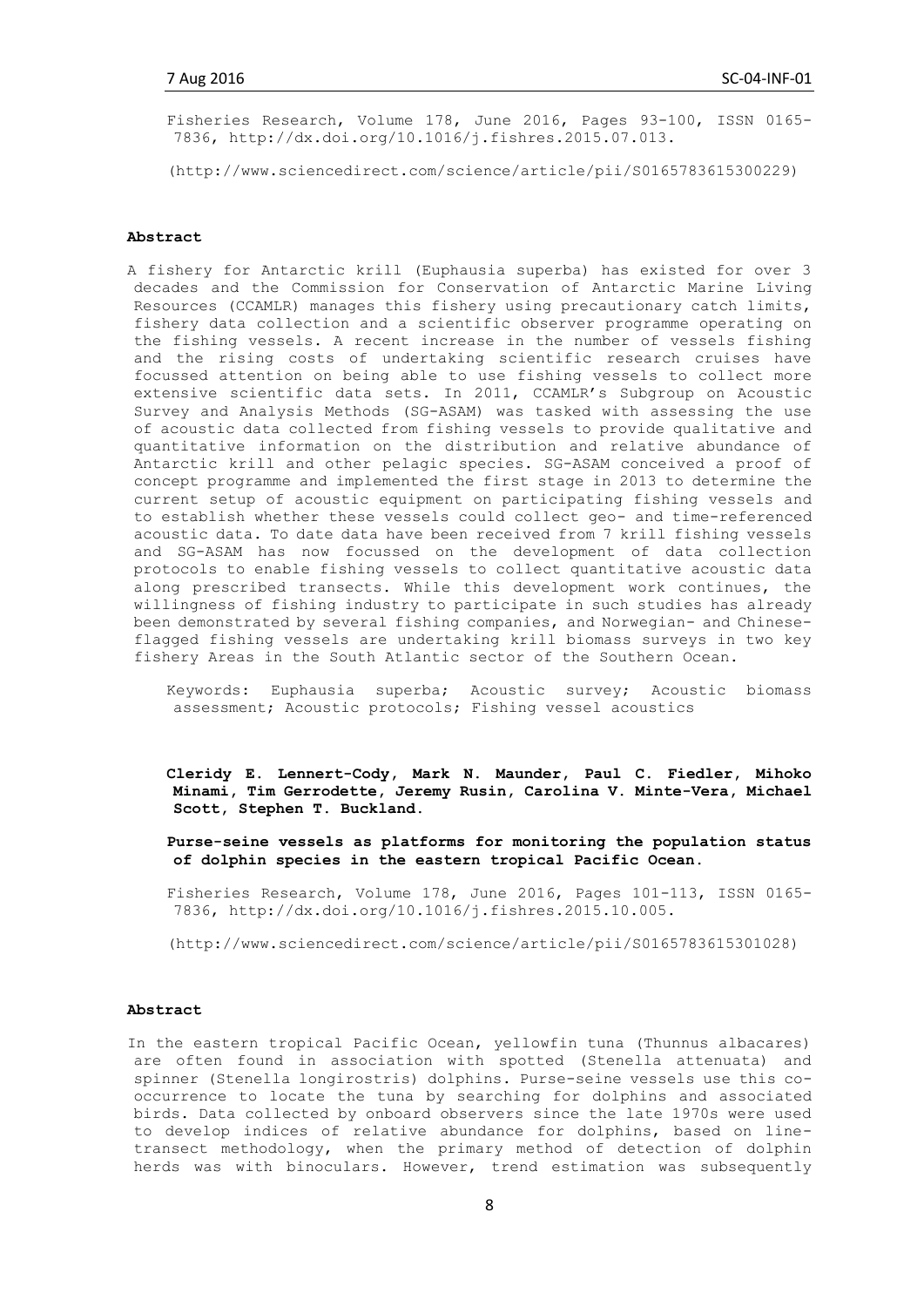discontinued in 2000 due to concerns about changes in reporting rates of dolphin herd detections with increased use of helicopter and radar search. At present, as a result of a hiatus in fishery-independent surveys since 2006, fisheries observer data are the only source of information with which to monitor the status of eastern tropical Pacific Ocean dolphin populations. In this paper, trend estimation with the onboard observer data is revisited using a sightings-per-unit-effort approach. Despite different assumptions and model structure, the results indicate a lack of independence between the distribution of search effort and the search methods used, and the abundance of dolphin herds associated with tunas, on several spatial and temporal scales. This lack of independence poses a considerable challenge to the development of a reliable index of relative abundance for dolphins with these data. Given these results, alternatives for dolphin abundance estimation are discussed. One alternative is the use of purse-seine vessels for line-transect surveys during fishery closure periods. Another alternative is the use of purse-seine vessels during normal fishing operations as platforms for the collection of mark-recapture data (e.g., passive integrated transponder tags or genetics sampling). Life-history data collection, as a supplement to the collection of other data types, is also discussed. Further research and development is needed to assess whether these alternative methods will be useful.

Keywords: Dolphin abundance; Line-transect; CPUE; Bycatch; Generalized additive model

# **E.J. Niklitschek, G. Skaret**.

Distribution, density and relative abundance of Antarctic krill estimated by maximum likelihood geostatistics on acoustic data collected during commercial fishing operations.

Fisheries Research, Volume 178, June 2016, Pages 114-121, ISSN 0165- 7836, http://dx.doi.org/10.1016/j.fishres.2015.09.017.

(http://www.sciencedirect.com/science/article/pii/S016578361530093X)

# **Abstract**

There is a substantial harvest for Antarctic krill in the Southern Ocean, but little regular scientific monitoring of the resource. Recently, however, the Commission for the Conservation of Marine Living Resources (CCAMLR) has initialised a process to make use of acoustic data from commercial fisheries to increase the amount of relevant information available for making management decisions. We here provide an example where 34 days of acoustic data, collected during commercial krill fishing operations on the vessel 'Saga Sea' were processed to produce probability of presence, conditional density and relative abundance estimates on monthly, weekly and daily basis. Data were analyzed using a maximum likelihood time-series and geostatistical approaches, selected to account for the lack of sampling design, and likely correlation in space and time. The applied method showed low sensitivity of monthly estimates to different repeated measure criteria and location sub-settings. Most weekly estimates, but the last one, were also consistent with the full data (monthly) estimate. Highly variable and lower estimates were obtained, however, from daily data sets. Although our results suggest the method had provided an adequate treatment for time and space correlation, we were not able to evaluate potential bias due to preferential sampling of high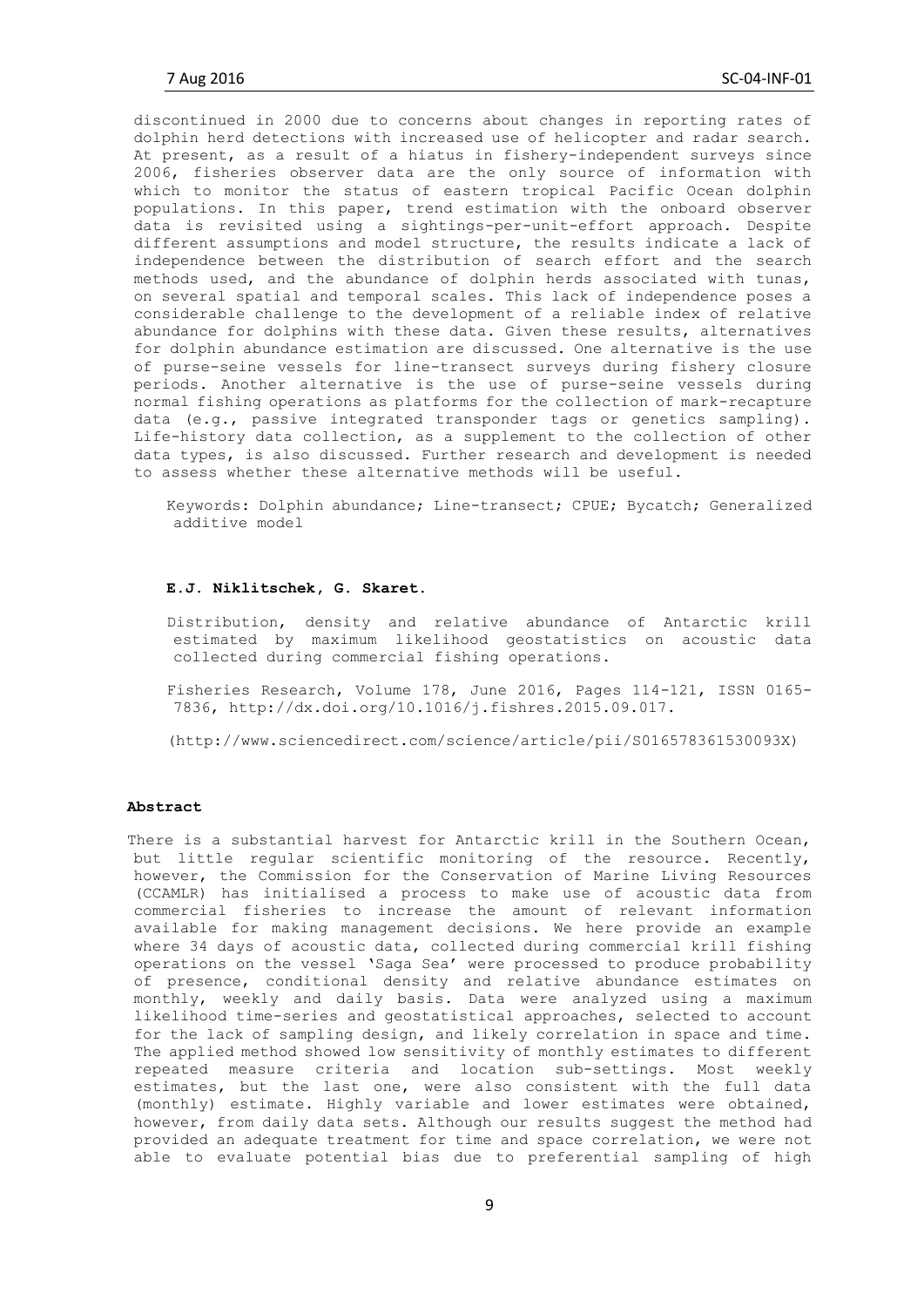density krill aggregations and/or limited area coverage within short time periods. The results suggest that this method, combined with some additional design based coverage by the fishing vessels, can be useful to obtain quantitative evaluations of krill density and distribution for management purposes.

Keywords: Euphausia superba; Acoustics; Surveys; Geostatistics; Fishing vessels

**G. Moreno, L. Dagorn, M. Capello, J. Lopez, J. Filmalter, F. Forget, I. Sancristobal, K. Holland**.

**Fish aggregating devices (FADs) as scientific platforms.**

Fisheries Research, Volume 178, June 2016, Pages 122-129, ISSN 0165- 7836, http://dx.doi.org/10.1016/j.fishres.2015.09.021.

(http://www.sciencedirect.com/science/article/pii/S0165783615300977)

### **Abstract**

Fish aggregating devices (FADs) are floating objects used by fishers to aggregate pelagic fish such as tunas, and enhance the catch of these species. Because this is so important for tuna fisheries, nearly 100,000 FADs are deployed by fishers every year in the world's tropical oceans. Fishers use geo-locating buoys to track and maintain these FADs by visiting them regularly, reinforcing them if they are weak or replacing them. Many of these buoys are now equipped with echo-sounders in order to provide remote information on the aggregated biomass. FADs are currently only used for fishing purposes but they can also serve scientific objectives. In this paper, we investigate the potential of these data for improving our knowledge on the ecology of tunas and other pelagic animals as well as to obtain fishery-independent indices of distribution and abundance. These FADs also represent platforms for scientists to deploy scientific instruments, such as electronic tag receivers, cameras and hydrophones. Because FADs naturally aggregate several pelagic species other than tuna, these instrumented FADs can be a unique opportunity to observe pelagic ecosystem dynamics that are not possible from conventional research vessels. The amount of cost-effective data that they can provide would make a significant contribution to the scientific understanding of pelagic ecosystems. This information is vital for improved conservation and management of pelagic fisheries.

Keywords: FAD; Echo-sounder buoy; Tuna; Abundance; Acoustic tags; Pelagic ecosystem; Fishing technology

**Frederic Mosca, Guillaume Matte, Olivier Lerda, Florent Naud, Didier Charlot, Maxence Rioblanc, Christophe Corbières**.

**Scientific potential of a new 3D multibeam echosounder in fisheries and ecosystem research.**

Fisheries Research, Volume 178, June 2016, Pages 130-141, ISSN 0165- 7836, http://dx.doi.org/10.1016/j.fishres.2015.10.017.

(http://www.sciencedirect.com/science/article/pii/S0165783615301144)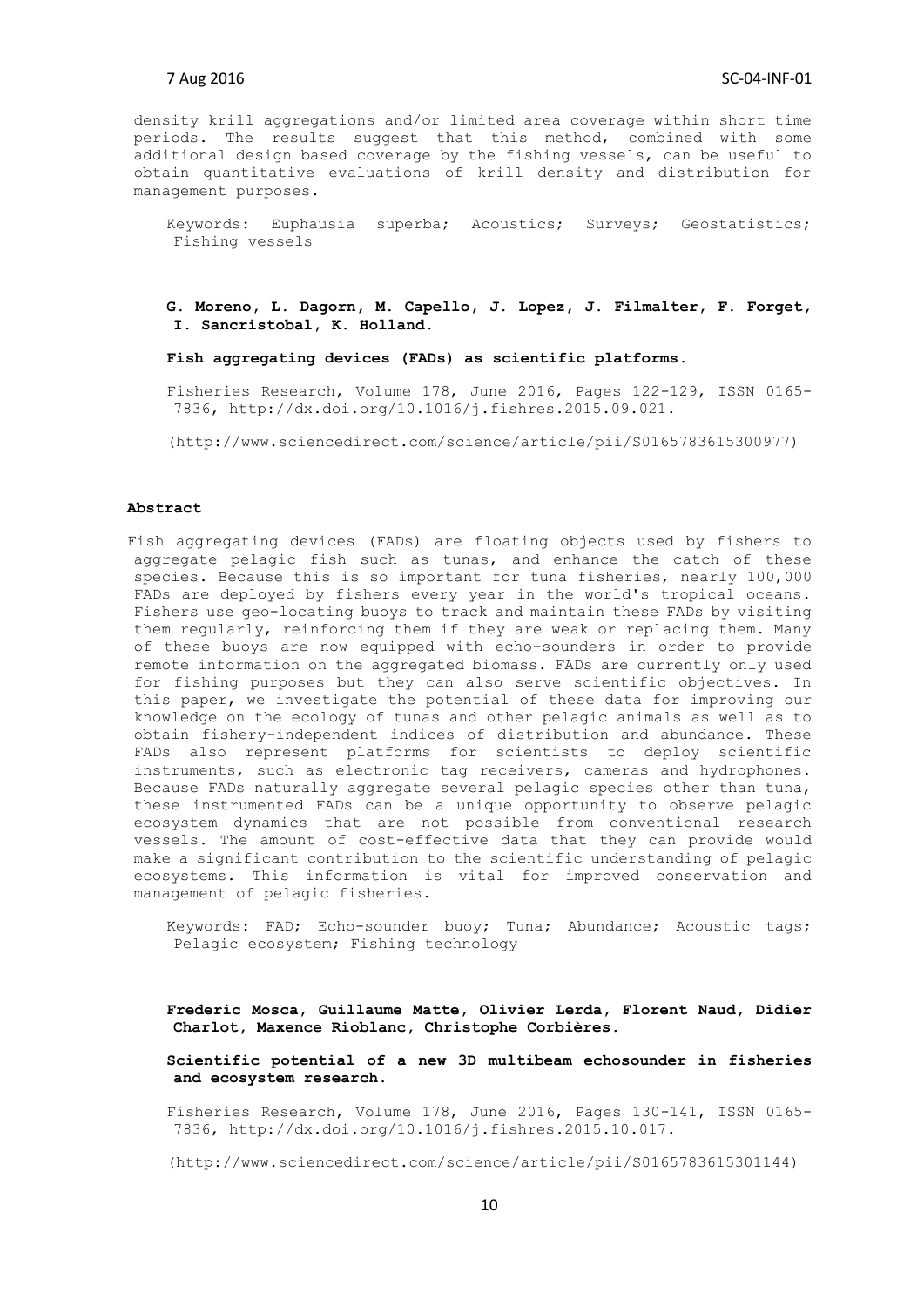## **Abstract**

SEAPIX is a new multibeam echosounder (MBES) with an original architecture using a steerable symmetric Mills Cross. This configuration allows to image water column and sea bottom in both athwartship and fore-and-aft direction. Furthermore, steering capability in transmit and receive allows a volume coverage of  $120^{\circ}$  ×  $120^{\circ}$  under ship with  $1.6^{\circ}$  ×  $1.6^{\circ}$  beam aperture on the antenna axis. 64 beams are acquired per ping in the frequency range of 145–155 kHz using monochromatic or frequency modulated burst. Transmitted beams are stabilized in roll or pitch according with the transmitted mode and receiving beams are motion compensated using an embedded inertial motion unit. This MBES has been designed to be installed on fishing vessel and to help fishing strategies as long as to provide useable data for fish scientist. First part of this paper describes hardware main characteristics of the SEAPIX. We then describe signal processing and functionalities of SEAPIX. Finally, we illustrate first sea results on typical case.

Keywords: Multibeam echosounder; Fishing vessel data; 3D water column imaging; Bathymetry; Bottom mapping; TS detection

**Camilla Piras, Monica Mion, Tomaso Fortibuoni, Gianluca Franceschini, Elisa Punzo, Pierluigi Strafella, Marija Despalatović, Ivan Cvitković, Saša Raicevich**.

**A photographic method to identify benthic assemblages based on demersal trawler discards.**

Fisheries Research, Volume 178, June 2016, Pages 142-151, ISSN 0165- 7836, http://dx.doi.org/10.1016/j.fishres.2015.08.019.

(http://www.sciencedirect.com/science/article/pii/S0165783615300655)

#### **Abstract**

Knowledge of the distribution of benthic assemblages is important for monitoring the environmental status of the seafloor and understanding the spatial pattern of demersal fish species and their essential habitats. This knowledge may allow for the enforcement of spatially explicit management approaches, such as those requested by the Marine Strategy Framework Directive. However, traditional methods for benthic fauna sampling are time consuming and expensive, especially when surveying wide areas and relying on expensive sampling platforms, such as research vessels. We developed and tested a photographic method based on megaepifauna identification and quantification through the analysis of pictures of demersal trawler discards. The method was tested with samples collected in the Northern Adriatic Sea (Mediterranean Sea) at different spatial scales. In this framework, species compositions and abundance were determined through analysis of discard pictures. These samples were compared to those derived from discard samples simultaneously collected during field activities whose specific composition was analysed in the laboratory. The direct comparison between the photographic and laboratory data highlighted a significantly strong correlation in abundance estimates, although the photographic method was less effective for the detection of small-sized or hidden species. The multivariate comparisons